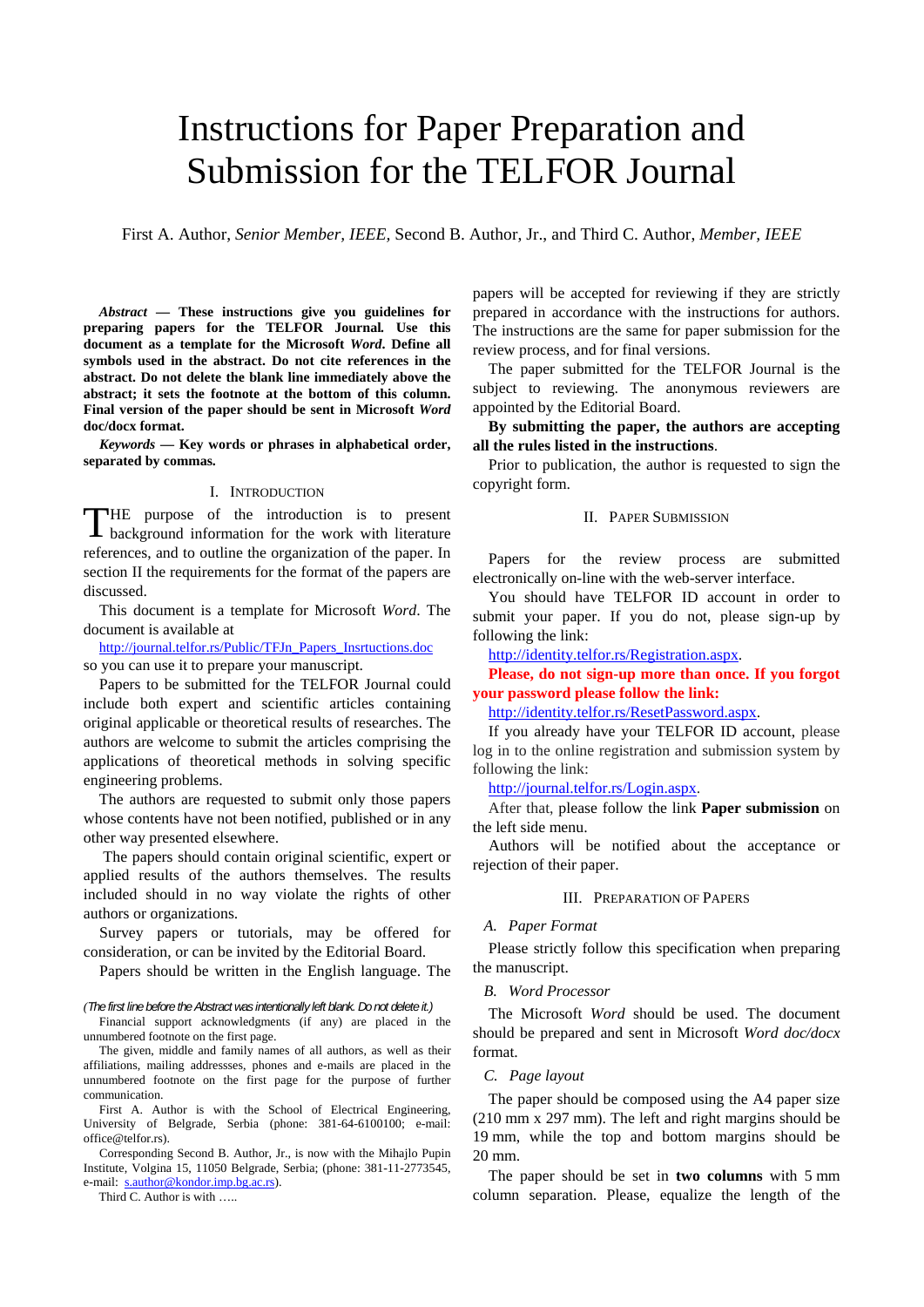columns on the last page.

# *D. Paper size*

**The full paper must not exceed SIX pages in length. Pages should be without page numbers.** 

# *E. Typesetting*

All paragraphs should be indented 3.6 mm.

Times New Roman 10 pt font should be used for normal text in the body of the paper.

### *F. Title and author name(s)*

The paper title and the author names appear on the first page and should be set centered across the full page width. The title is set in 24 pt size. The author names appear below the title in 11 pt size, normal face. Paper titles should be written in uppercase and lowercase letters, not all uppercase. Full names of authors are preferred in the author field, but are not required. Put a space between authors' initials.

The complete affiliations of the authors should be set in footnote in the first column of the paper.

#### *G. Abstract*

The paper should start with an abstract giving a short overview on the discussed matter and the presented results. Abstract should be about 150 words. The abstract should be set in 9 pt font for abstract and 9 pt *italic* font for the word "Abstract."

#### *H. Section headings*

Regular paper may be divided in a number of sections. Section titles (including references and acknowledgment) should be typed using Times New Roman 10 pt font in the SMALL CAPS option, centered. For numbering use Roman numerals.

The subsection headings appear in 10 pt *italic* font and they are enumerated by capital letters followed by periods ("*A*.", "*B*.", etc.) and are flush left above their sections.

## *I. Figures and tables*

Figures and tables should be placed as close as possible to the text where they are first referenced. Figures should be numbered in the order of appearance in the paper. Figures should be positioned within a single column or they can span two columns. In the latter case they should be placed at the top of a page. Place figure captions below the figures; place table titles above the tables. The captions are centered within a column. If your figure has two parts, include the labels "(a)" and "(b)" as part of the figure. Please verify that the figures and tables you mention in the text actually exist. Use the abbreviation "Fig." even at the beginning of a sentence. Do not abbreviate "Table." Tables are numbered with Arabic numerals. Table caption should be written using Times New Roman 9 pt SMALL CAPS font.

## IV. UNITS

Use SI units. If you must use mixed units, clearly state the units for each quantity in an equation.

#### TABLE 1: PAGE LAYOUT DESCRIPTION.

| Paper size          | A 4               |
|---------------------|-------------------|
| Top margin          | $20.0$ mm         |
| Bottom margin       | $20.0$ mm         |
| Left margin         | 19.0 mm           |
| <b>Right margin</b> | $19.0 \text{ mm}$ |

#### V. HELPFUL HINTS

#### *A. References*

A list of references should appear at the end of the paper as a separate unnumbered section. References should be listed in the order of appearance in the paper. Use square brackets for the reference list and when referring to references in the text. The sentence punctuation follows the brackets [2]. Multiple references [2], [3] are each numbered with separate brackets [1]–[3].

When citing a section in a book, please give the relevant



Fig. 1. It is good practice to explain the significance of the figure in the caption.

page numbers [2]. In sentences, refer simply to the reference number, as in [3]. At the beginning of a sentence use "Reference [3] shows ...."

Place the actual footnote at the bottom of the column in which it is cited. It is recommended that footnotes be avoided (except for the unnumbered footnote on the first page).

Please note that the references at the end of this document are in the preferred referencing style. Give all authors' names. Papers that have not been published should be cited as "unpublished" [4]. Papers that have been accepted for publication, but not specified for an issue should be cited as "to be published" [5]. Papers that have been submitted for publication should be cited as "submitted for publication" [6]. Please give affiliations and addresses for private communications [7].

Capitalize only the first word in a paper title, except for proper nouns and element symbols. For papers published in translation journals, please give the English citation first, followed by the original foreign-language citation [8].

#### *B. Abbreviations and Acronyms*

Define abbreviations and acronyms the first time they